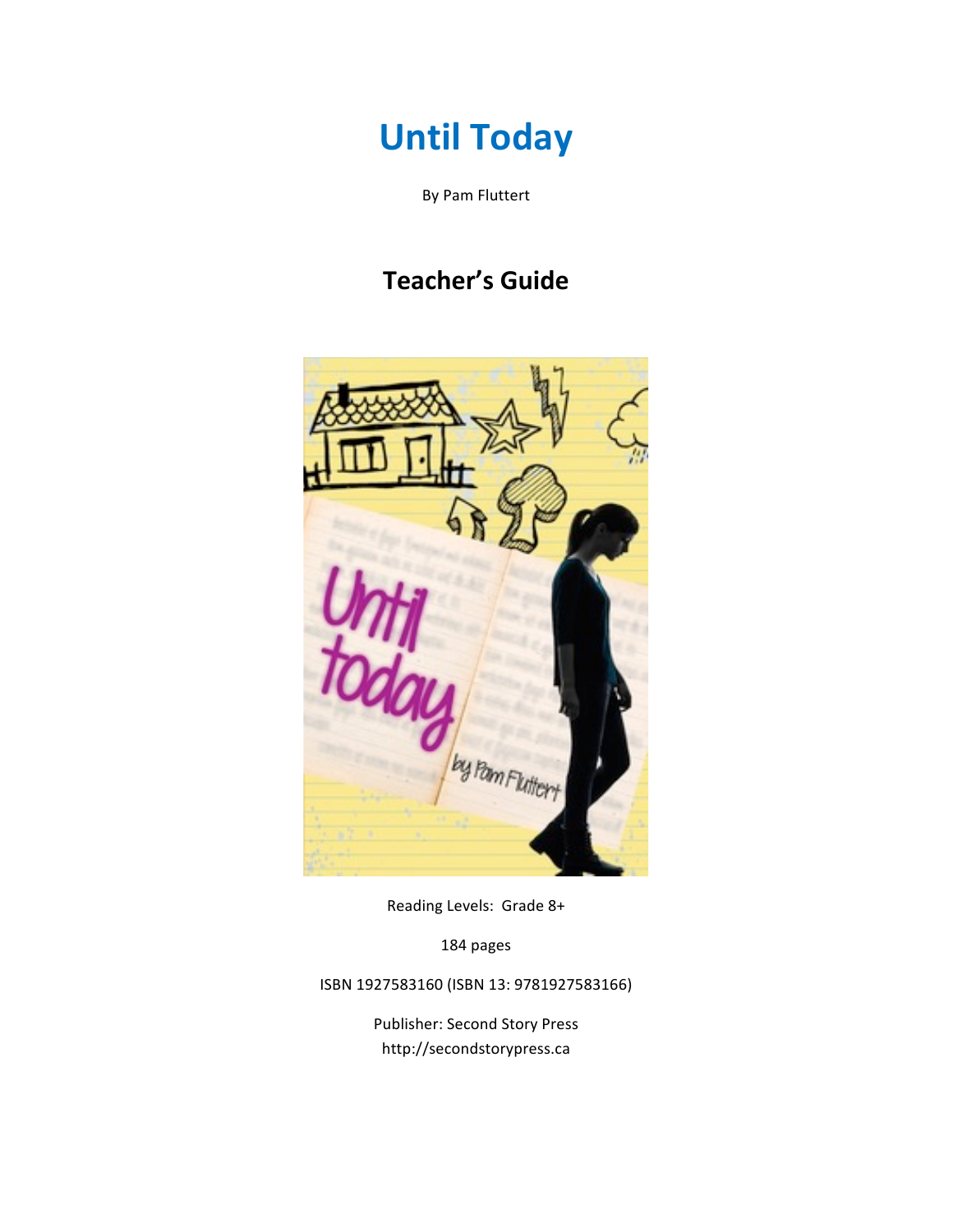# **Table of Contents**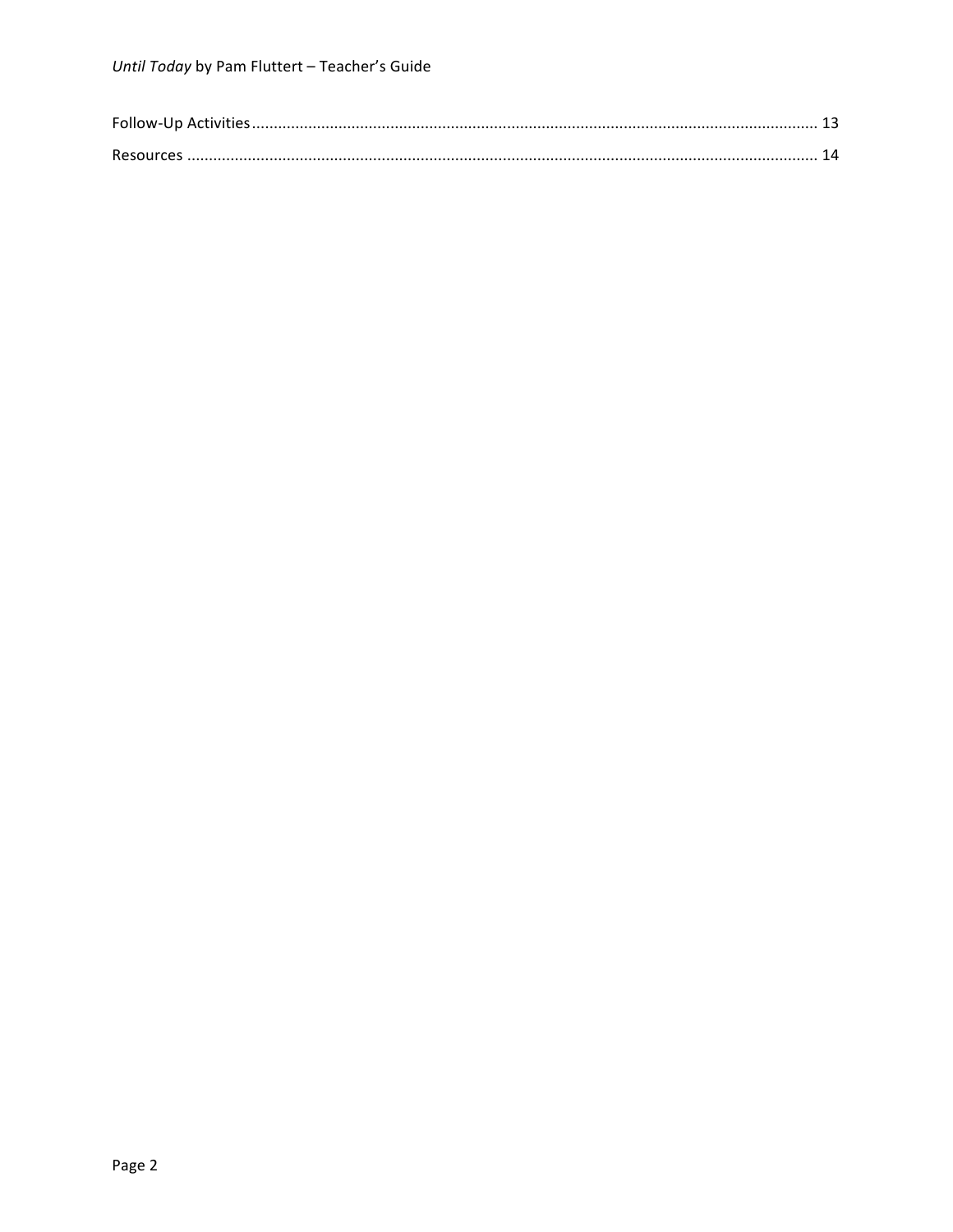# **Overview**

#### **Synopsis**

In many ways, Kat Stephens is like any typical teenage girl. Her life is changing as her adored older brother is leaving for university. Kat struggles with her relationships with her parents, younger sister, and sometimes even her best friends.

Kat has one thing that she feels differentiates her from everybody else. Kat has a secret that she has only confided within the pages of her journal. Greg, a good friend of her parents, has been sexually abusing her since she was a little girl.

During Kat's journey, she develops a relationship with a child, Taylor, who has been physically abused by her father, a trusted authority figure within their small community. Kat fears for this child's safety and believes the authorities need to do something. Why is Kat's situation any different?

When Kat's journal disappears, she knows that somebody else out there has learned her secret. Does she have the courage to tell before someone else does? Kat discovers her inner strength and courage as she helps Taylor. Finally realizing and accepting that she is worth fighting for, Kat is able to embark on the difficult and brave journey from being a victim to becoming a survivor.

#### **Education is Critical**

*Until Today* educates readers about sexual abuse from a victim's perspective. The reader, through Kat's point of view, will experience Kat's feelings of hopelessness, lack of control, confusion, frustration, and fear.

*Until Today* describes how abusers control and manipulate their victims, without graphic details of the abuse. It's unlikely that child sexual abuse can be stopped, but educating our youth so they understand that it does happen—and how they can help someone who has been abused—is critical toward helping these victims take their first steps to healing. Readers need to know

- How frequently it occurs
- The feelings of loneliness, isolation, confusion, and self-doubt the victims feel so that others learn how to provide the proper support and understanding
- The power abusers have over their victims, especially since they are typically in a position of trust or authority
- The methods abusers use to manipulate their victims
- The majority of victims choose a friend to confide in over a parent, doctor, or the authorities.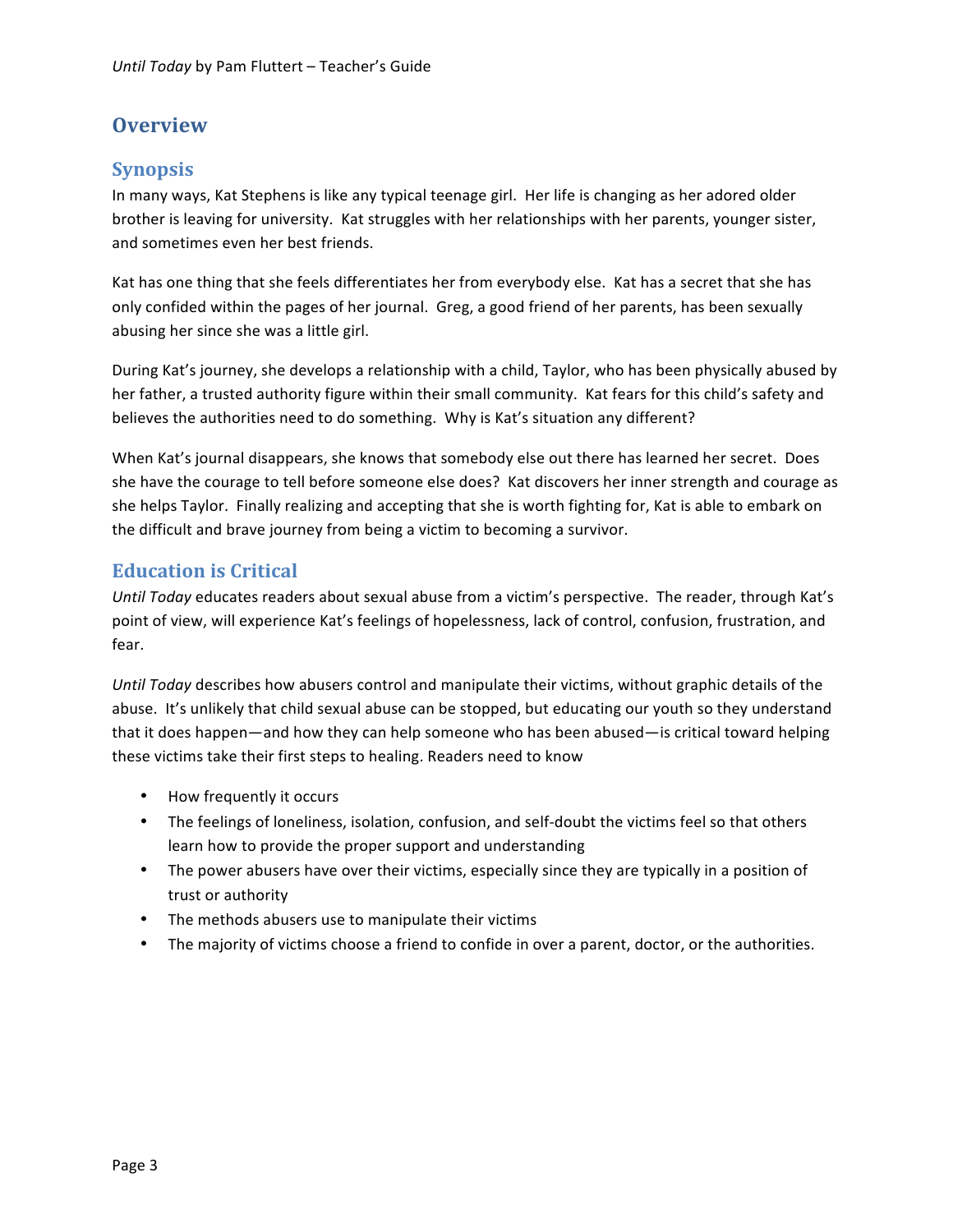### **Pre:Reading&Activities/Discussions**

- 1. What is child sexual abuse? Does it have to involve intercourse for it to be labeled as sexual abuse?
- 2. Is child sexual abuse a problem today? Are we, as a society, acknowledging it as we should? Is it more of a problem today than it used to be?
- 3. Do you believe that there is enough information on child sexual abuse, and assistance for victims?
- 4. How could somebody force a child into doing something they don't want to do, or that the child knows is wrong?
- 5. Do child sexual abuse victims have an obligation to report what happened to the authorities?
- 6. Why don't the victims tell? Why do they protect the abuser, or are they?

These questions could also be repeated after the book is read to compare how the responses have changed#after#reading#*Until&Today*.

# **Discussion Questions by Chapter**

#### **Chapter One**

- 1. Describe Kat's relationship with her family, especially her father.
- 2. The author uses descriptive language to describe the clubhouse. How does this help the reader visualize the clubhouse and why do you believe so much detail was provided for this scene? What does the clubhouse represent to Kat?
- 3. Describe what you think Kat is feeling as she writes the journal entry at the end of the chapter.
- 4. Divide the class in half. Half the class will create a character web for Kat, filling out details as they read through the rest of the book. The other half will build a character web for Greg. A character web lists the character's name in a circle in the middle, with branches to other circles listing characteristics about the character. The other circles could be labeled as follows:
	- a. what this character says: students should include quotes throughout the book that illustrate his/her personality,
	- b. what others say about this character: students should include quotes or examples throughout the book that illustrate what others say about this character, or how they feel towards them.
	- c. what this character does: students should list specific actions from the book which contribute towards building this character's personality, likes, dislikes, etc.,
	- d. how this character looks: students should list descriptive details about the character to assist with visualizing

#### **Chapter Two**

- 1. Describe what you believe Kat is conflicted about in her journal entry at the beginning of the chapter.
- 2. Why would Kat be upset when she learns that Sarah is not going with her parents and Jared?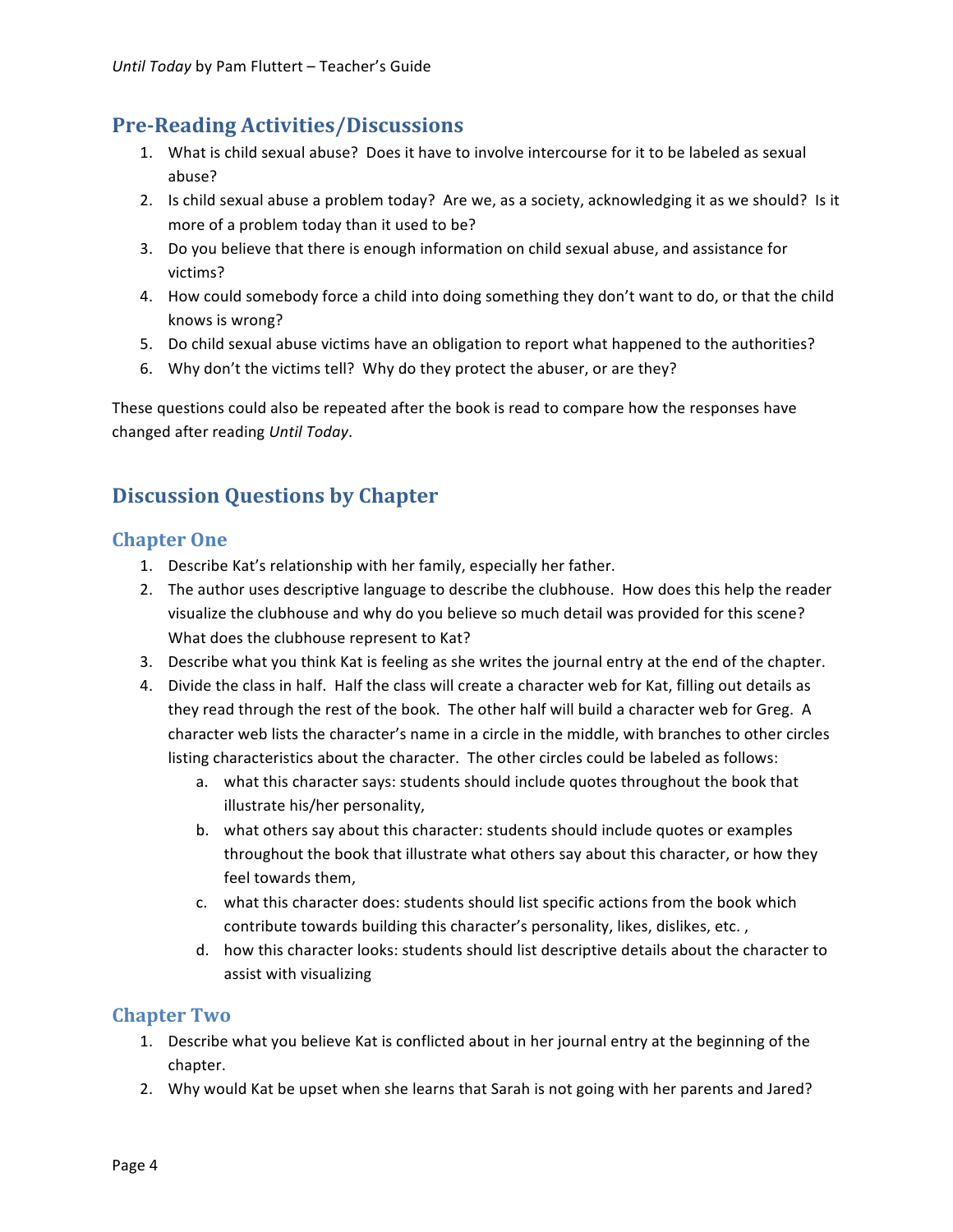- 3. Describe how you think Kat perceives herself and how she believes others perceive her. Some of your answer may be relevant for Kat's character web.
- 4. What significance would be behind Greg referring to Kat as his "special girl"?

#### **Chapter Three**

- 1. How would you interpret Greg's words "This isn't over."? How would those words make Kat feel?
- 2. Should Kat have respected Taylor's mom's wishes and left the room when she was asked to?
- 3. Is Kat being too suspicious about what may have happened to Taylor?
- 4. What does Kat mean at the end of the chapter about knowing how Taylor feels?
- 5. Research and describe what some of the symptoms of child sexual abuse are. Which, if any, of those symptoms has Kat displayed?

#### **Chapter Four**

- 1. Kat mentions that her father sometimes reminds her so much of Greg that it's "eerie." What do you think she means by this?
- 2. Kat becomes angry with Scott and Steph when they state that a person couldn't hide the fact that they hurt children. Do you agree with Scott and Steph? Can a person hide this and for how long? How do people who hurt children get away with fooling people?
- 3. Do you feel that Kat's suspicions about Mr. Bradford are blown out of proportion? Research, on the internet or in old newspapers, and try to find real examples of people in an authority position who have been accused of child sexual abuse. Share what you find with your class, and discuss how these stories make you feel. Do you find them hard to believe?
- 4. Research some of the laws that are put into place to protect children from abuse. Share what you find with your class. Are these laws thorough enough or are they too strict?

#### **Chapter Five**

- 1. Kat asks herself if she wants to help Taylor because she can't help herself. Do you believe this could be Kat's motivation?
- 2. Discuss the irony behind Kat's frustration that Taylor won't do what's necessary to help herself.
- 3. Why did Kat react the way she did when Sarah was hugging Greg?
- 4. How much of Kat's awkward relationship and anger with her father has to do with her situation with Greg? Do you believe that the sexual abuse is affecting Kat's relations with other people as well?
- 5. Kat's father states that Greg is right about teenage girls during his argument with Kat. Can you describe how this statement shows some of the methods Greg is using to manipulate Kat and her family?

#### **Chapter Six**

1. Can you identify any impact from the abuse Kat may be displaying in her journal entry at the beginning of the chapter?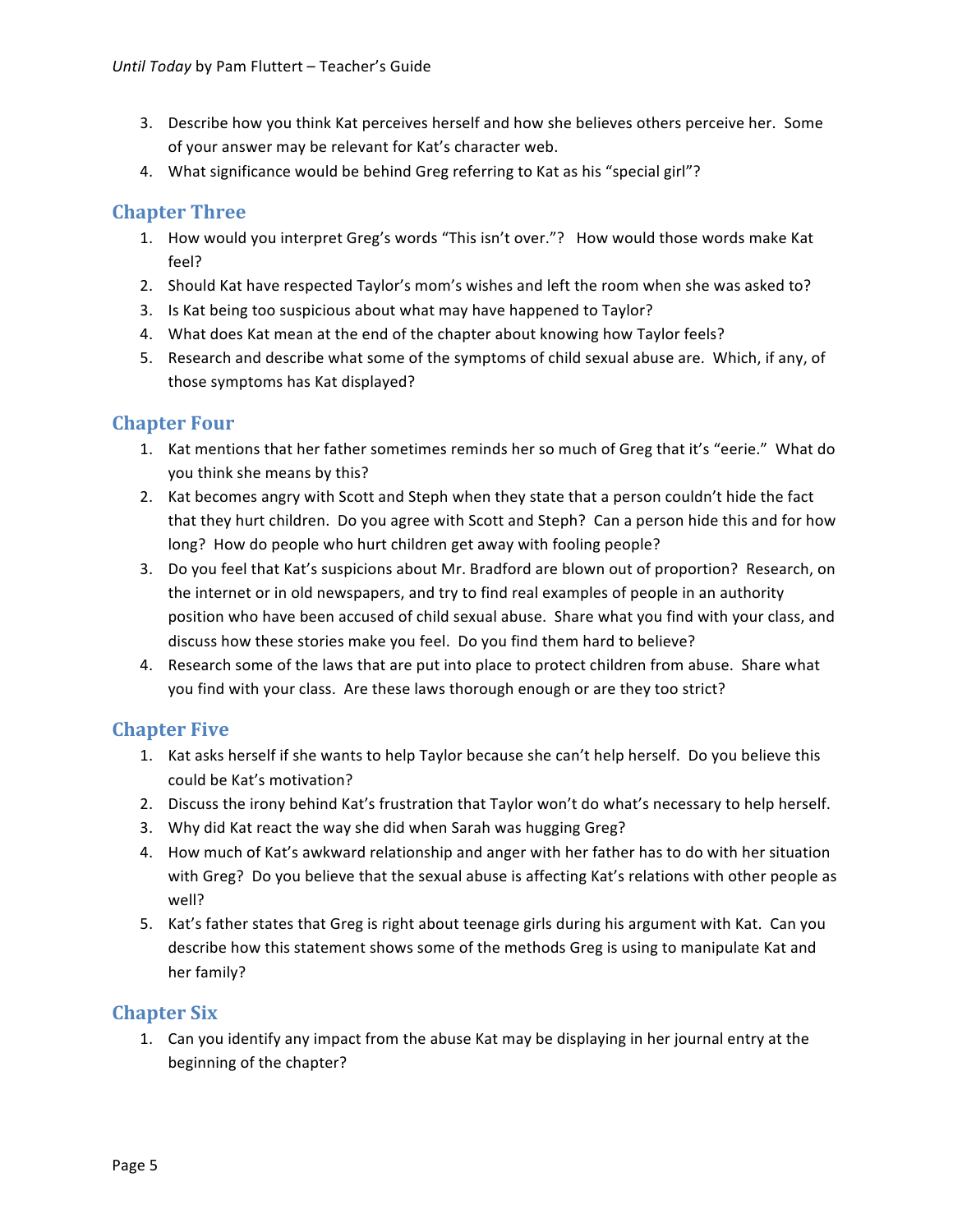- 2. Kat relies on her journal, almost as much as some of us rely on a best friend to confide in. How do you think this helps her with the abuse? Think about coping tactics you use when you are in a difficult situation. Could any of your tactics be helpful for abuse victims?
- 3. Kat thinks she doesn't deserve any better when she is upset about Steph. Why would she feel like this?
- 4. During Kat's flashback, what techniques do we learn Greg uses to manipulate Kat? Update your character web of Greg with some of these techniques. How can we make people more aware of how manipulative abusers are?
- 5. Foreshadowing is a technique an author uses to provide hints of events that may occur later in the story. Describe an example of foreshadowing in this chapter.

#### **Chapter Seven**

- 1. What techniques does the author use in this chapter to further develop Kat's character and make her seem more real as a teenage girl?
- 2. Kat is unwilling to call home for a ride in case her dad would leave Greg alone with Sarah. Do you agree that this shows that Kat has an inner strength, given her current situation? Do you believe she is aware that she has an inner strength like this?
- 3. What triggered Kat's panic at the end of the chapter? Research and define a sexual abuse trigger. What are some common triggers for victims? Are they the same for all victims?

#### **Chapter Eight**

- 1. Can you interpret any of Kat's feelings and fears from the dream she describes at the beginning of the chapter?
- 2. If Steph would pay closer attention, would she be missing any clues or signs about what Kat is going through?
- 3. Is Kat overreacting about Sarah hugging Greg? Could she have handled her questions with Sarah differently?

#### **Chapter Nine**

- 1. Is Kat's dad's reaction in this chapter unreasonable? Could Kat's recent behavior be that easily misinterpreted by her father?
- 2. How does Greg work this whole situation to his advantage and manipulate Kat and her parents?
- 3. Did Kat miss a perfect opportunity to talk to Scott when he asks what happened the other night?
- 4. Do you believe that someone who is sexually abusing a child would be as bold as Greg is with Kat's parents close by?
- 5. Why is Kat feeling guilt at the end of the chapter?
- 6. Research and define disassociation. Can you find an example in this chapter? Why do you believe it would be common for child sexual abuse victims?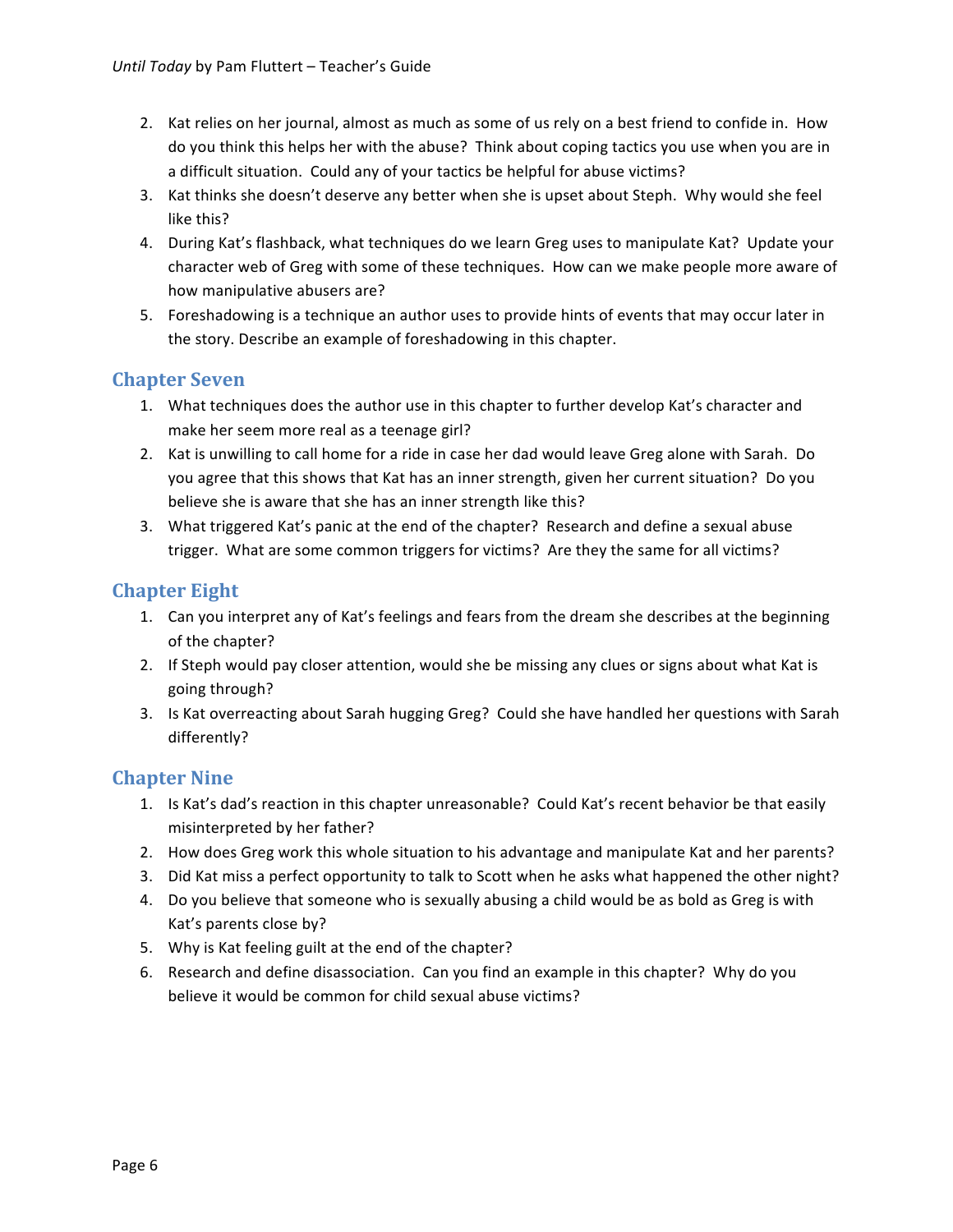#### **Chapter Ten**

- 1. Kat misinterprets who her aunt is speaking about at first. Were you disappointed to find out it wasn't Kat whom her aunt meant? Why or why not? Would Kat's aunt be somebody she should confide in?
- 2. Kat's Aunt Sheila states that "*Children are a gift, and it's our job to teach them, love them, and nurture them."* If that's true, why do you believe abuse still happens?
- 3. Kat's Aunt Sheila is very frustrated with Taylor's situation. Why do you think this is?
- 4. Do people like Aunt Sheila provide hope for victims? What other characters in the book have provided hope? Write about somebody in your life who has provided hope for you, and the impact it had.
- 5. Aunt Sheila voices concern that Mr. Bradford is around so many other kids, causing Kat to wonder if Greg has abused others. Do you believe that kids who have been abused are obligated to report the abuse to the authorities so that they can protect others?
- 6. Why do you think Taylor's mom isn't at the hospital this time?

#### **Chapter Eleven**

- 1. Kat's journal entry at the beginning of the chapter describes a story she told to Taylor. Was this a positive move toward helping Taylor? For this story to be effective, Taylor would have to trust Kat. How has she displayed her trust in Kat? Can you list some examples of things Kat has done to build that trust?
- 2. How is Taylor's situation helping Kat through her own confusion and guilt?
- 3. Why did Kat panic about her journal sitting on the table when Amy was coming to the clubhouse?
- 4. Amy asks Kat if she believes her to be blind or stupid. Put yourself in Amy's situation, and think about what she has actually seen and heard. Do you think Amy is blind or stupid for believing Greg's story?
- 5. Write about a situation that you were in where somebody misinterpreted what happened. How did that make you feel and what did you do about it? What was the cause of the misinterpretation?
- 6. Kat ends up running away from Amy and the clubhouse. Is this lack of courage? Should she have stayed and confronted Amy? If she had confronted Amy, how do you think Amy would have reacted?

#### **Chapter Twelve**

- 1. The chapter begins with Kat feeling pressure to tell her secret before Amy shares the lie that Greg told. If Kat revealed her secret to her family after they heard Amy and Greg's version, who do you think they would believe and why? Describe a situation you, or someone you know, may have been in when something revealed was interpreted as a lie or exaggeration due to the circumstances. Could it have been prevented? How?
- 2. Kat states that "Sarah gets to be the little girl I never could be." What does she mean by this?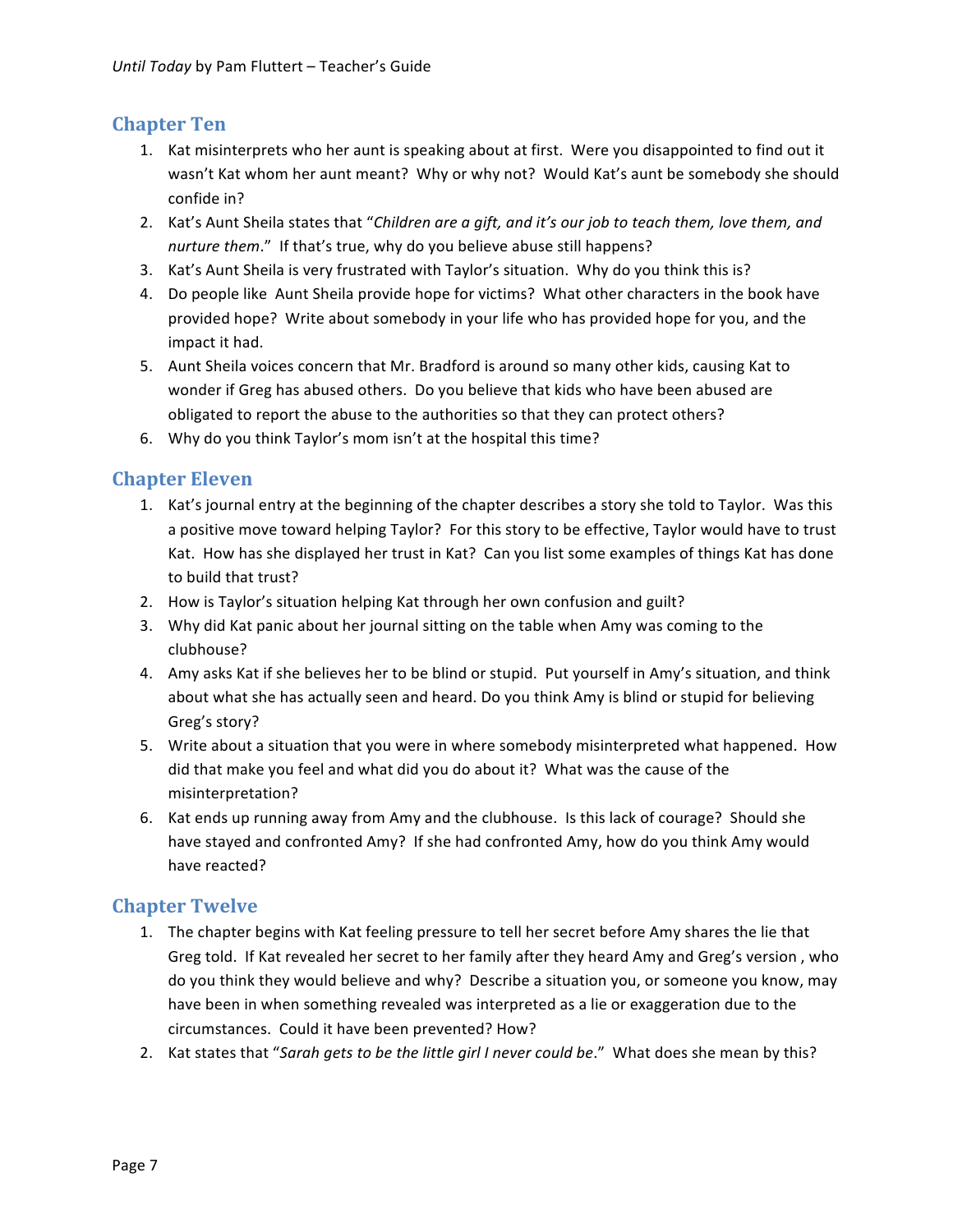- 3. Taylor has refused to talk to the social worker and the hospital staff, so there is a chance that she could be returned to her home because nothing can be proven at this point. Is this a flaw in our legal and social services system?
- 4. Taylor's family does not come to the hospital. What can we speculate about this?
- 5. Describe how Kat's story about Suzie helps Taylor talk to Kat.
- 6. Kat is in a very difficult but critical situation with Taylor in this chapter. If Taylor was confiding her story to you, what are some things you believe would be important to say and do?

#### **Chapter&Thirteen**

- 1. What do you think will happen with Taylor and her father?
- 2. What do you believe the reaction will be of the kids, parents, and teachers at Mr. Bradford's school? Describe how you would feel if it was your principal.
- 3. What is the significance of Kat seeing herself as a child in the mirror, and realizing she has to fight for that child?
- 4. How different do you believe the child Kat sees in the mirror would be if she hadn't been sexually abused?

#### **Chapter Fourteen**

- 1. Kat missed an opportunity to talk to Steph about what's going on. If they weren't going through difficulties because of Mike, do you think she would have or should have confided in Steph? What type of person do you believe Kat should confide in?
- 2. Kat is angry about Steph's reaction to her story about Taylor. Why? Do you think Steph's reaction is typical for a story like Taylor's? What could we, as a society, do to change this type of reaction?
- 3. Kat steps out of her comfort zone to keep the peace with Steph, and it didn't end well. Think of a situation where you did something out of your comfort zone for a friend and write about it. Did it end well? Why or why not? What did you learn from that experience?
- 4. in her efforts to fit in with Mike's crowd, Steph is not acting like a good friend toward Kat. How would this make Kat feel? Do you think that Kat should forgive Steph for what happened at the dam?
- 5. This chapter reveals more details about Steph's relationship with Mike. The author uses similes (a comparison using the words *like* or *as*) in this chapter to show some of Mike's control over Steph. Can you find some examples of these similes? Do you think Mike's control over Steph has anything to do with how she is acting toward Kat?

#### **Chapter Fifteen**

- 1. Kat's mom refers to Greg as '*family,*' causing a strong reaction from Kat. Why do you think Kat reacted so strongly to this word?
- 2. Scott points out the possibility that Taylor's story may appear in the paper. Write a newspaper article, for Kat's small town newspaper, about Mr. Bradford's charges. Include what you think may happen to him with his job, his family, and his future.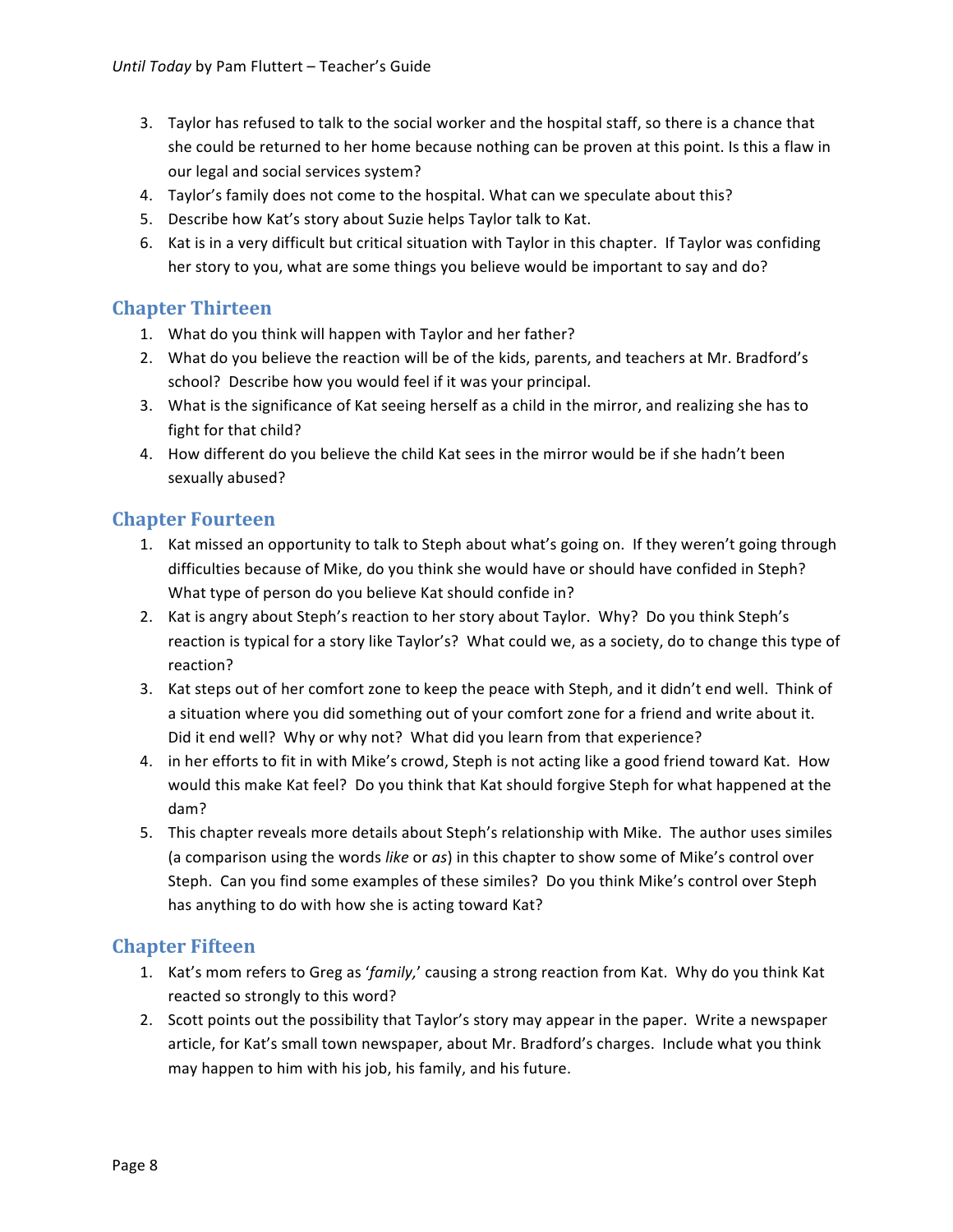- 3. Scott's comment about the newspaper makes Kat uncomfortable. How should newspapers report these situations without hurting the victim, or should they be able to report on the situation at all? Do you believe that fear of the media influences people's decision to come forward when they are abused? Is the media always fair and accurate with what they report?
- 4. What does Kat mean by "*I think it was the child inside me that reached out to Taylor*"?
- 5. We learn that Taylor's brother, Darren, generally avoids the other kids at school and stays to himself. Thinking about Darren and what his home life must be like, write a page describing his thoughts and feelings about his father, his sister, and his mother. In this page, answer the question of why or why he Does he try to help his sister? Why or why not? Describe his feelings about the future with Taylor's story out in the open. Is Darren a bad person if he never tried to help his sister?
- 6. Describe what Kat would be feeling when she discovers her journal is gone.

#### **Chapter Sixteen**

- 1. Scott's words '*trust me*' have a big impact on Kat and her decision to tell him why she is so upset about losing her journal. How important is it to trust the person you confide this type of secret in? How would a victim know who they can trust? Would it be difficult for a victim to trust anybody?
- 1. If your friend told you a secret like Kat told Scott, what would you say and do? Should you tell an adult or the police?
- 2. Scott asks Kat why she is protecting Greg. Is this why victims don't tell? Are they protecting the abuser?
- 3. Kat tells Scott that he is being like Greg by trying to take control and not thinking about how she feels. Many people sexually abuse children do it because of the control they feel over their victim. Discuss why you believe they would want to feel control over a child.
- 4. Kat says her parents won't believe her. Do you think they will? Why or why not?
- 5. Kat confesses her fears about how others would look at her if they knew, and the impact to her parents' jobs. Write a journal entry for Kat that describes her day and feelings after a newspaper story about her situation is released to her small town.
- 6. Who do you think took Kat's journal? What do you think they will do with Kat's secret?

#### **Chapter Seventeen**

- 1. Kat is disappointed when Scott mentions Steph during their phone conversation and wonders what she was expecting. What do you think she was expecting?
- 2. Amy broke Kat's trust by taking her journal. Did she have a right to do this, even with the seriousness of Greg and Kat's conflicting accusations?
- 3. Amy admits her first instinct after reading the journal was to ignore what she had read and proceed as normal. Do you believe there are often people who know or suspect the truth about an abusive situation, but don't acknowledge it or do anything about it? How do you think they would feel knowing something like this, but ignoring it?
- 4. Write a letter to Greg, from Amy's perspective, confronting Greg about what shehas learned, and describe her feelings and why she is leaving town.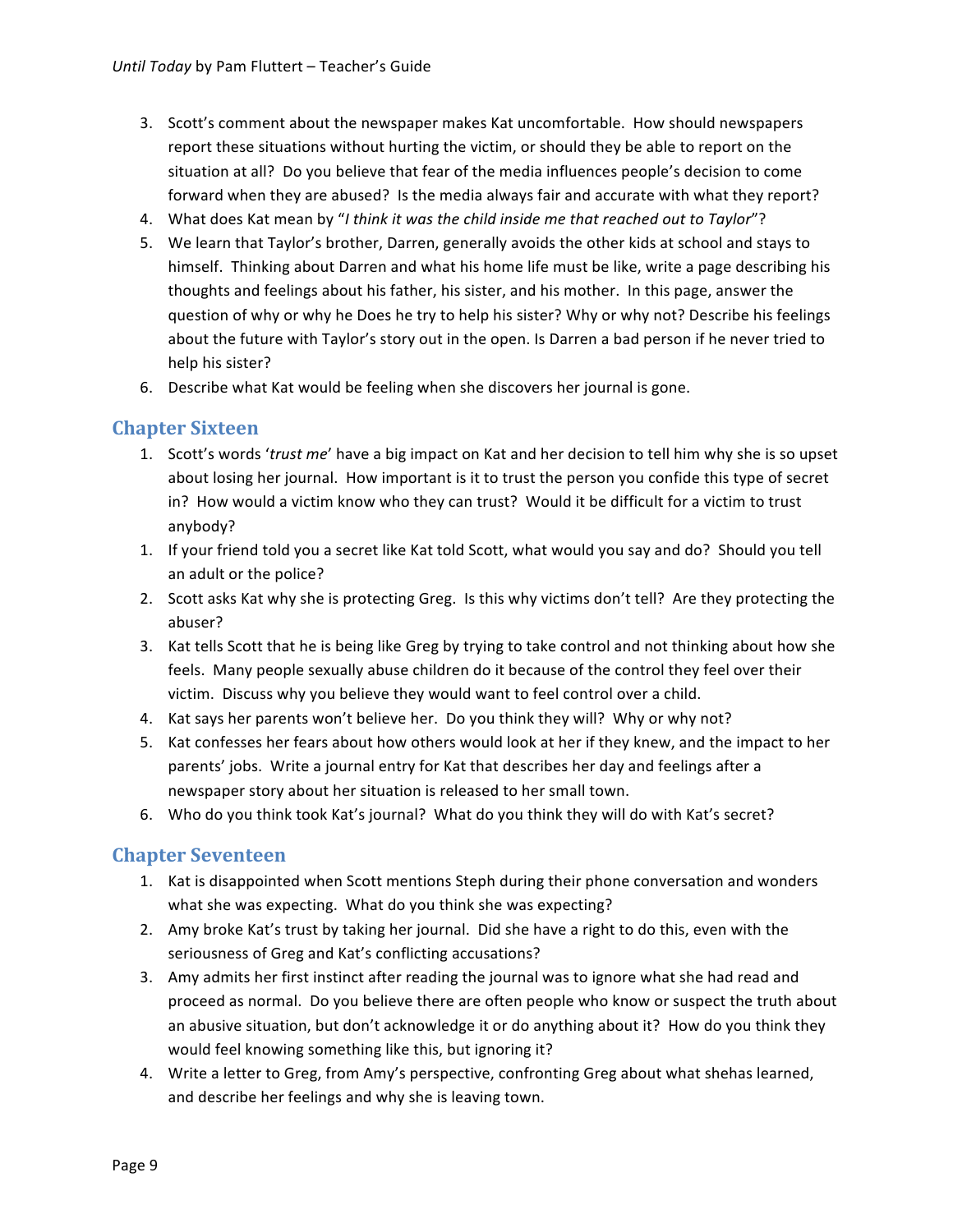5. In this chapter, Amy states that if what's in the journal is true, then it means she has married a man who is still a stranger. How difficult would it be for Greg to maintain two separate personalities? Can you think of a situation where you acted differently around somebody? How difficult would this have been for you to maintain for a long period of time?

#### **Chapter Eighteen**

- 1. How does the author appeal to all of our senses in this chapter to help visualize the scene? Find examples in the chapter and discuss their effectiveness. Why would it be important that readers feel they are part of this scene?
- 2. Kat changes from a frightened girl to one who is willing to stand up for herself. Discuss how you believe Kat was able to make this transition. How difficult would it have been for her? Did this reveal new characteristics to add to Kat's character web?
- 3. Greg displays many different ways of manipulating Kat in this chapter. Find them and list them. Compare this list to what you wrote in #4 of the pre-reading activities. What have you learned by comparing your lists? Does your list include characteristics to add to Greg's character web?
- 4. Discuss the significance, to Kat, of Greg coming into the clubhouse and "*stealing her only haven.*"

#### **Chapter Nineteen**

- 1. Describe what Greg would be feeling at the beginning of the chapter when Kat's dad is looking for him. Does Greg notice that Kat has realized she is more in control of the situation than he is? What would that feel like to somebody like Greg?
- 2. Greg almost convinces Kat's dad to leave with him before Kat can say anything. Kat's dad even turns his back on her to walk away with Greg while she is trying to tell him about Amy. What does this tell us about his relationship with Greg?
- 3. Did Scott overreact and force Kat into a situation she wasn't ready for?
- 4. What is the significance of Kat's father telling Greg that he's wrong and that his family is not Greg's family?
- 5. Were you surprised by Kat's father's reaction when he hears the truth from Kat?
- 6. Before reading the next chapter, write a few pages describing the next scene following Kat's statement "If you think I'd lie about something like this, you don't know me, and I'm not your *daughter*."
- 7. How difficult do you think it would be for Kat to reveal the truth in this type of situation?

#### **Chapter Twenty**

- 1. Should Kat's father have handled his reaction differently and avoided a fight with Greg, or did he not have much of a choice?
- 2. Write a one-page journal entry, from Sarah's point of view, about what she has seen and heard.
- 3. What do you think would have happened if Kat's mom hadn't called the police? Did she make the right decision?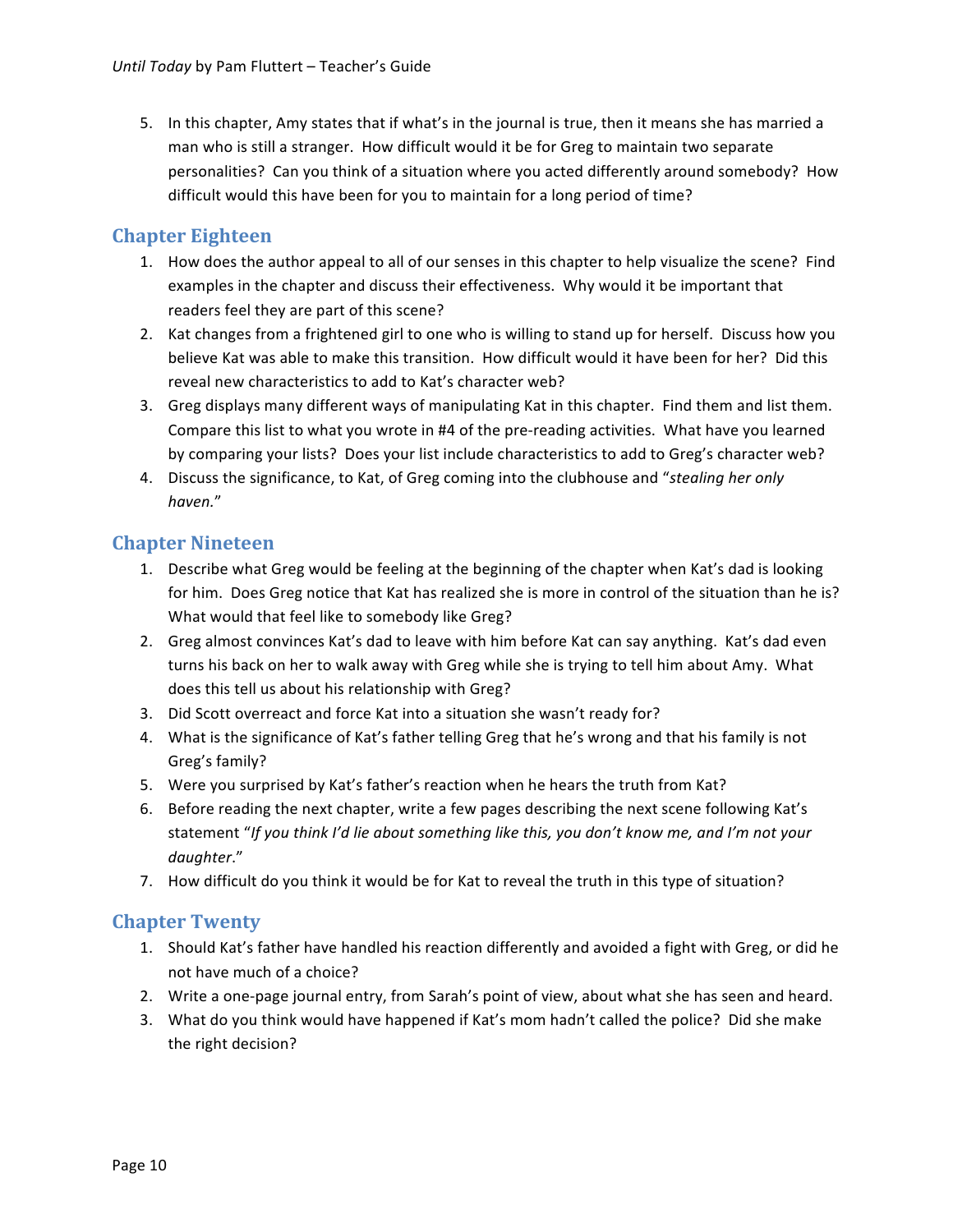- 4. At one point in the chapter, Kat's mom looks at her and says, "*I just don't seem to know much of anything these days."* Describe what she means by this. How do you think she is feeling about everything she has just heard and seen?
- 5. What does Kat's mom mean when she tells Kat not to be sorry, because they're the ones who are sorry?
- 6. Write Kat's next journal entry, from her perspective, about how she felt when the handcuffs were placed on Greg.

#### **Chapter Twenty-One**

- 1. Kat remembers her father saying everything would be okay and wonders if it was the lawyer in him, or the father in him making that statement. What does she mean by this? What would be the difference?
- 2. Kat reached a pivotal moment in this chapter when she realized she wasn't afraid of Greg when he stared at her with hatred. Why is this pivotal and why is it significant that Kat realized she had the upper hand over Greg?
- 3. Write Kat's next journal entry after she realized she had the upper hand over Greg for the first time ever.

#### **Chapter Twenty-Two**

- 1. Should Kat's mom have told the police officer the reason for the fight?
- 2. Many victims of child sexual abuse feel weak, frightened, and unworthy of love and affection. Do you agree with this view? Are they weak because they don't tell and let the abuse continue?
- 3. Kat is uncertain of her mom's message when her father comes into the lobby and her mother squeezes her hand. Do you think Kat's mom wanted her to tell her story to the authorities? Why or why not?
- 4. Kat speculates that Greg killed the little girl she used to be. What does she mean by this?
- 5. Would it be more difficult for Kat to talk to the authorities right away, or would it be better to go home, rest for a night, and think about it a little more?

### **Chapter Twenty-Three**

- 1. Detective Donaldson does many different things throughout the chapter that make it easier for Kat to talk about Greg. Can you list some examples and describe how that action would make Kat more comfortable with continuing her story?
- 2. This wouldn't be the first time that the detective has heard a story about child sexual abuse. How do you think she feels and copes with hearing these stories? Would stories like this make it more difficult to do her job?
- 3. The word "survivor" has a positive effect on Kat. Describe what this would mean to Kat and why such a simple word could be so important.
- 4. What does the detective mean when she says that Kat may sometimes feel as if she has exchanged one burden for another?
- 5. The detective mentions support groups and counseling services to Kat. Make a list of where some of these services are available within your community for child sexual abuse survivors.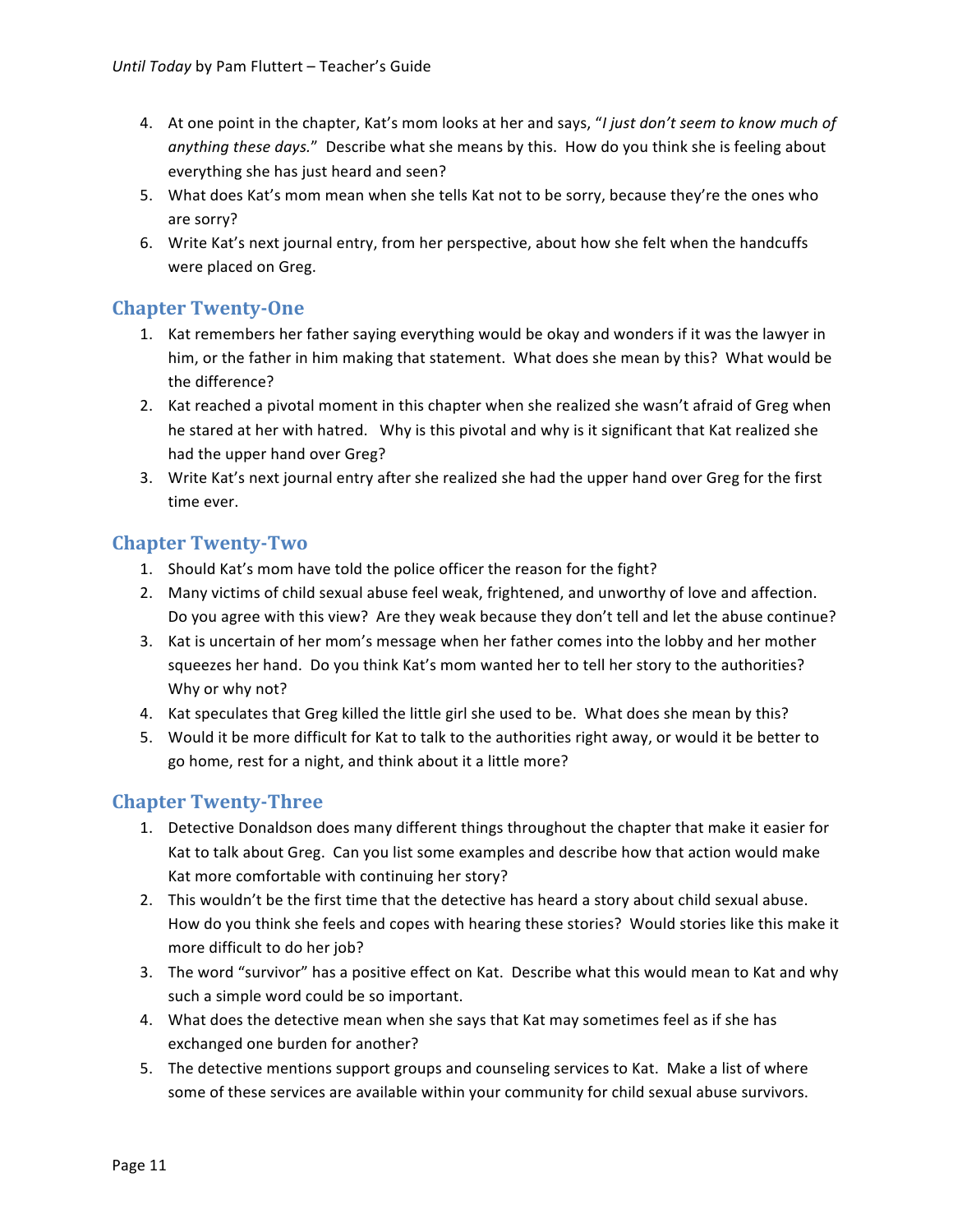6. Kat is worried when she hears about what will happen once criminal charges are laid against Greg and the impact this will have on her. Is this what stops a lot of victims from coming forward?

#### **Chapter Twenty-Four**

- 1. The detective told Kat that Greg may not be a serial killer but he is a dangerous criminal all the same. Do you agree with this statement? Have you ever thought of people who abuse children as dangerous criminals?
- 2. Kat's dad says a few things in the chapter that make Kat defensive. List some of the things you shouldn't say to somebody who just told you they have been sexually abused. Can you list some things that you could say?
- 3. Kat's parents have surprised her by being supportive. Unfortunately, this is not always the case, especially if one of the abusers is a parent. Discuss where a child in that type of situation could go to be safe, or who they could talk to. How difficult would it be for a child to stop the abuse and begin to heal without the support of parent(s)?
- 4. Kat felt better after finally revealing her secret. In fact, it made her even stronger and helped her talk openly with her father. Think of a situation where you confided to a friend or family member and how talking about the issue may have helped. Does it always help, or are there situations where it might not?
- 5. Kat says she isn't angry at her father for failing to protect her from Greg. Should she be angry at her parents for not protecting her?

#### **Chapter Twenty-Five**

- 1. Write a page describing Kat's parents' conversation with Sarah the next day. How will they explain everything to Sarah?
- 2. Kat panics when she realizes how easily word can spread about the sexual abuse. Is there anything that Kat's family, Scott, or Steph could do to make this easier for Kat?
- 3. Why does Kat become upset that her secret is gone?
- 4. How different would this chapter be if Kat's parents did not believe and support her? Do you believe that Kat still would have told the authorities if her dad or mom called her a liar in the backyard when she first told them what had happened?

#### **Chapter Twenty-Six**

- 1. Do you believe that Kat ever would have shared her secret if Scott hadn't instigated the confrontation with Greg? Write about a time when you or somebody close to you had a secret that was hard to share. What helped you or somebody close to you talk about it?
- 2. Scott and Kat talk about how much power lies within the hands of the abused child, even though the abuser believes he/she is in control the whole time. Is this true? Why or why not? If so, do you think this realization would help more kids who are being abused to come forward and stop the abuse sooner?
- 3. Scott tells Kat that he wants to help her but he doesn't know how. Discuss some things that you believe Scott could do to help Kat.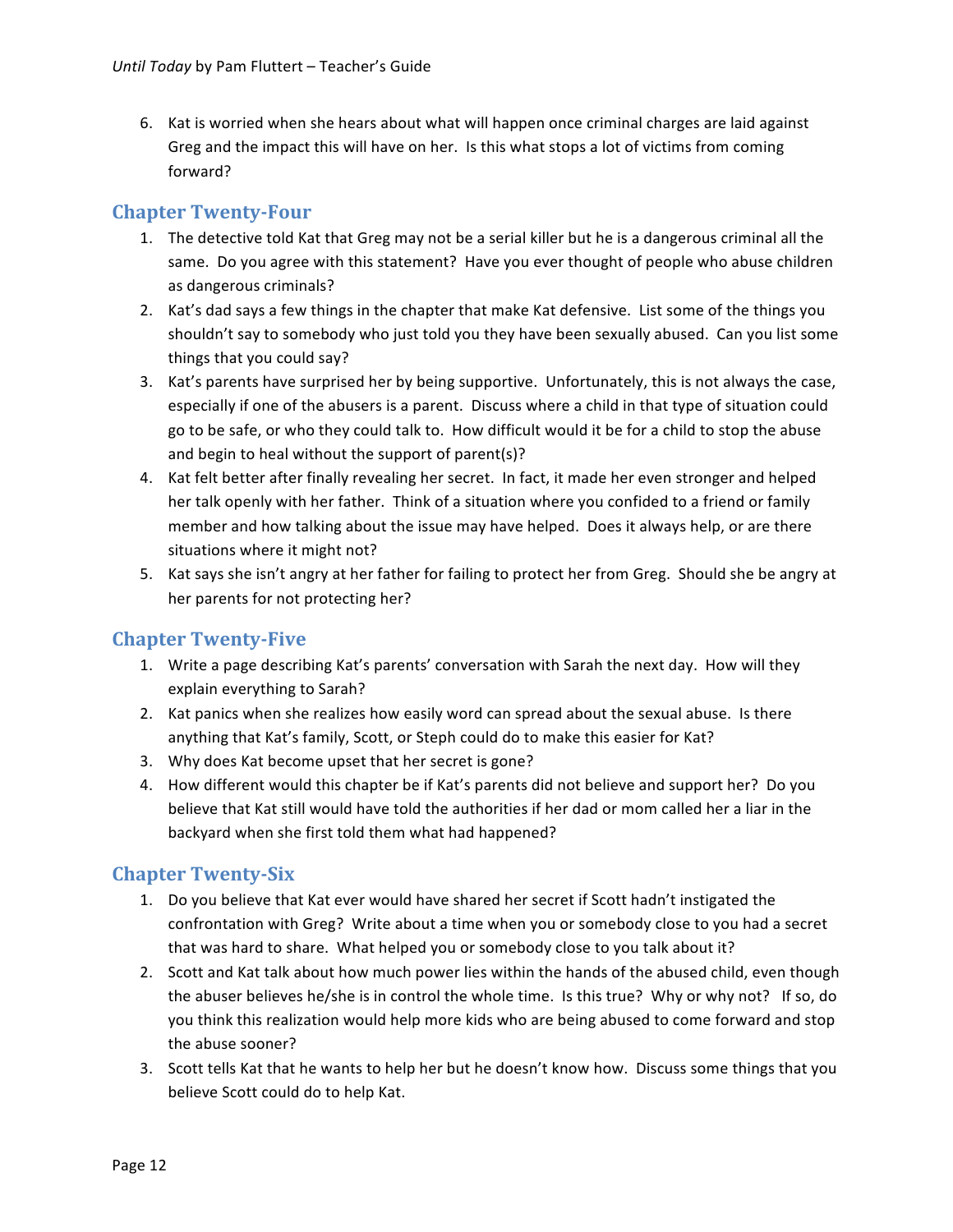- 4. Kat has a difficult journey ahead of her. Do you believe that her day with Scott will ever come? Discuss the impact the sexual abuse may have on the relationship she tries to build with Scott.
- 5. Discuss what you believe Kat will face if this goes to court and how other people will react if they find out what happened to her.

# **Follow:Up&Activities**

- 1. Make a poster of some of the places victims of sexual abuse can go for help in your community. Perhaps your class can make a poster together that can be hung somewhere to help a person who has been abused.
- 2. How would the sexual abuse affect Kat and other victims like her, before and after sharing their secret?
- 3. Has Kat suffered mental abuse as well? Is mental abuse really a form of abuse? What are the impacts of mental abuse?
- 4. As a class, analyze the character webs of Kat and Greg.
	- a. How many of Kat's characteristics could be related to the sexual abuse? How many of these characteristics could show on character webs for other sexual abuse victims? How will Kat's character web change as she begins her journey of healing and becoming a survivor?
	- b. How many of Greg's characteristics are used to control Kat? How many of these characteristics could show on character webs for other sexual abusers, or people who physically/mentally abuse victims?
- 5. What does it mean to forgive somebody who has sexually abused you? Is it even possible? If so, should Kat forgive Greg? Why or why not?
- 6. Write a one- or two-page summary about what you learned by reading this book. Describe how you feel this book may help victims of sexual abuse, or how it may help others assist people who have been abused.